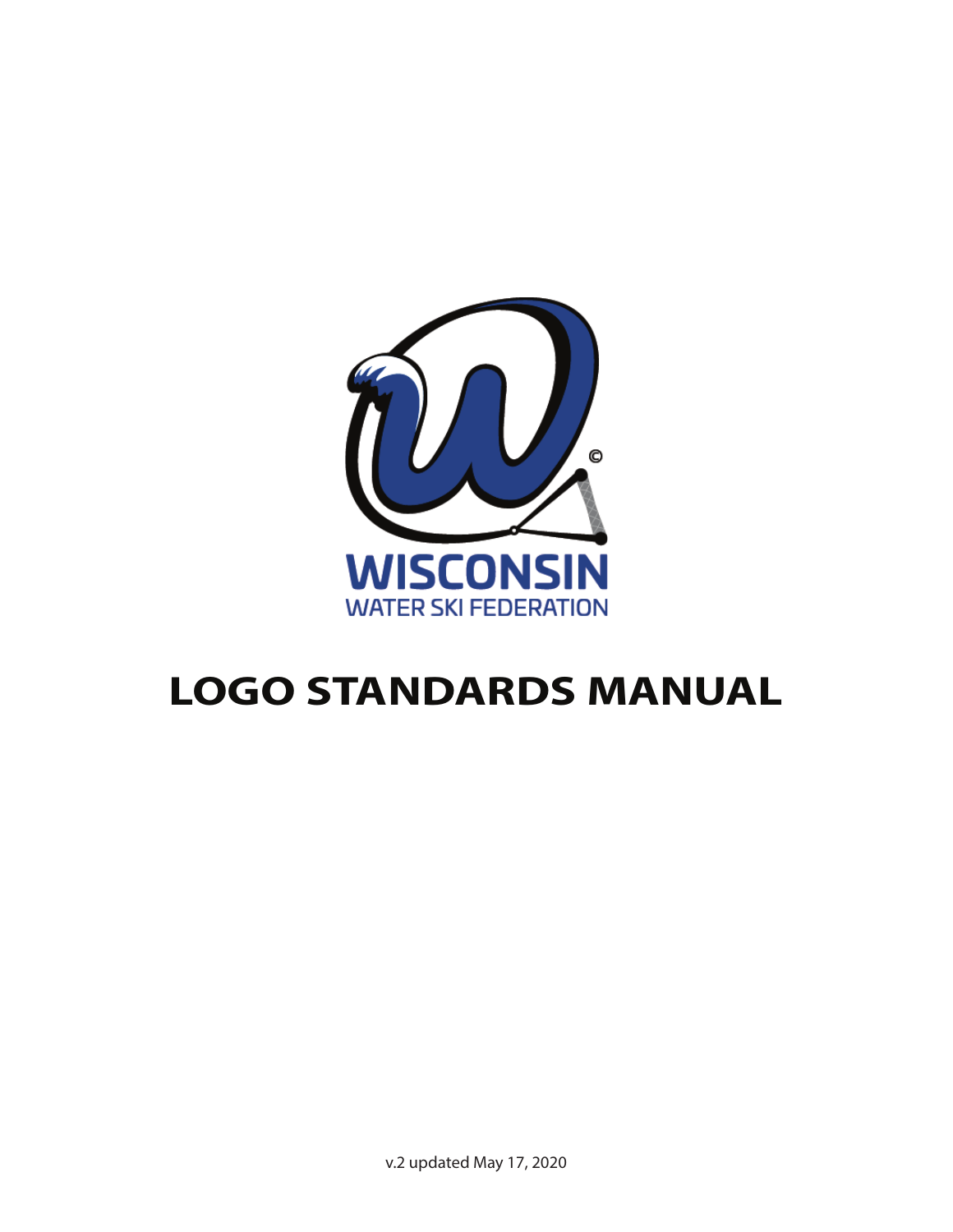# **Wisconsin Water Ski Federation (WWSF)**

# **Purpose**

The Wisconsin Water Ski Federation promotes water skiing, water safety, and good sportsmanship throughout Wisconsin and elsewhere; encourages and supports the formation of water ski clubs; serves as an educational, informational, and organizational center for water skiers in Wisconsin; disseminates information and news about water skiing; and presents annually the Think Tank Water Ski Convention & Expo, state championship events, and other events and activities in support of organizational objectives.

# **Mission**

Our mission is to make it easy for members and the general public to learn about, participate, and compete in all disciplines of water skiing throughout Wisconsin and elsewhere.

We fulfill this mission by:

- Organizing, promoting and supporting world-class water ski events and tournaments.
- Providing everyone in Wisconsin an opportunity to learn how to water ski.
- Having the most members and teams affi liated with USA Water Ski & Wake Sports.

By staying true to our mission, we will realize our **Vision** of Wisconsin as the Water Ski Capital of the World.

# **Organization**

The Wisconsin Water Ski Federation is a  $501(c)(3)$  nonprofit organization founded in 1960. Total membership consists of nearly 2,500 people from 500 family and 600 individual memberships. The WWSF represents approximately 17% of total USA Water Ski & Wake Sports membership and 45% of all USA Water Ski & Wake Sports members with NSS (show ski) designation.

The Wisconsin Water Ski Federation is comprised of seven sport disciplines:

- Show Ski
- Traditional (3-Event)
- Barefoot
- Wake Sports
- Collegiate
- Adaptive
- Recreational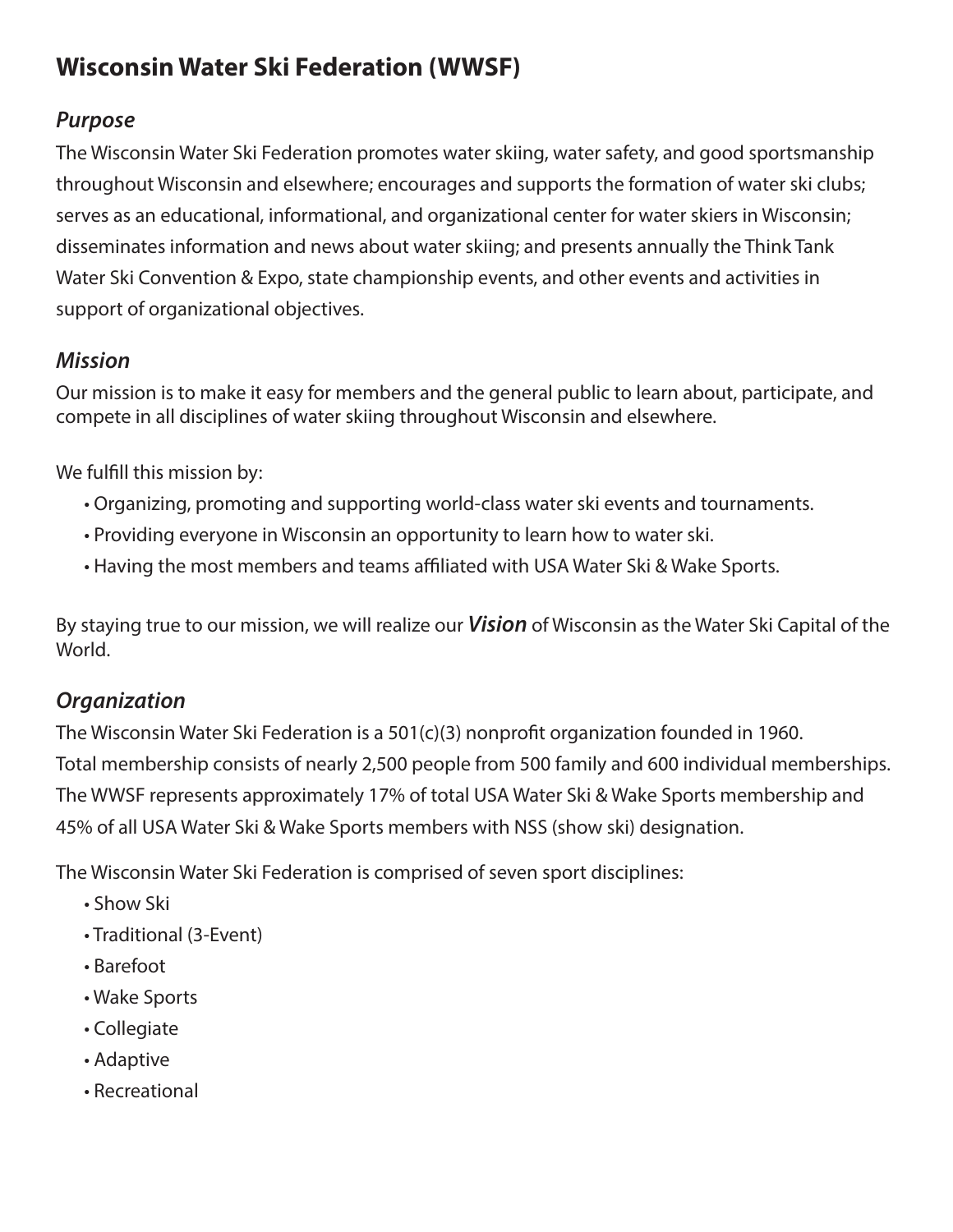# **Primary Logo & Color Palette**



**Hex:** #003F87 (Dark Cerulean or Midnight Blue) **CMYK:** 100% **/** 85% **/** 19% **/** 5% **RGB:** 0 **/** 63 **/** 135 **Pantone** 294

**Hex:** #000000 **CMYK:** 75% **/** 68% **/** 67% **/** 90% **RGB:** 0 **/** 0 **/** 0 **Pantone** 6

> **Hex:** #AEB0B2 **CMYK:** 100% **/** 85% **/** 19% **/** 5% **RGB:** 174 **/** 176 **/** 178 **Pantone** 421

**Alternate Logo Variations (Using the Proper Color Palette)**

# **WISCONSIN**<br>WATER SKI FEDERATION



### **Copyright**

The Wisconsin Water Ski Federation logo consists of the "wave W" curling around itself counter-clockwise to form a water ski rope and handle. The logo technically does not contain any letters or words. However, if letters or words are to be used to identify the organization as either the Wisconsin Water Ski Federation or WWSF, then use the appropriate logo file containing the only acceptable font to be used for such purpose. It is acceptable to use the "wave W" logo on its own without any letters or words to specifically identify the name of the organization.

The logo is not a registered mark, but the Wisconsin Water Ski Federation lays claim to the artwork as its own. Use of the logo is restricted and must adhere to the guidelines set forth in this manual.

**Do not remove the copyright symbol from the logo.**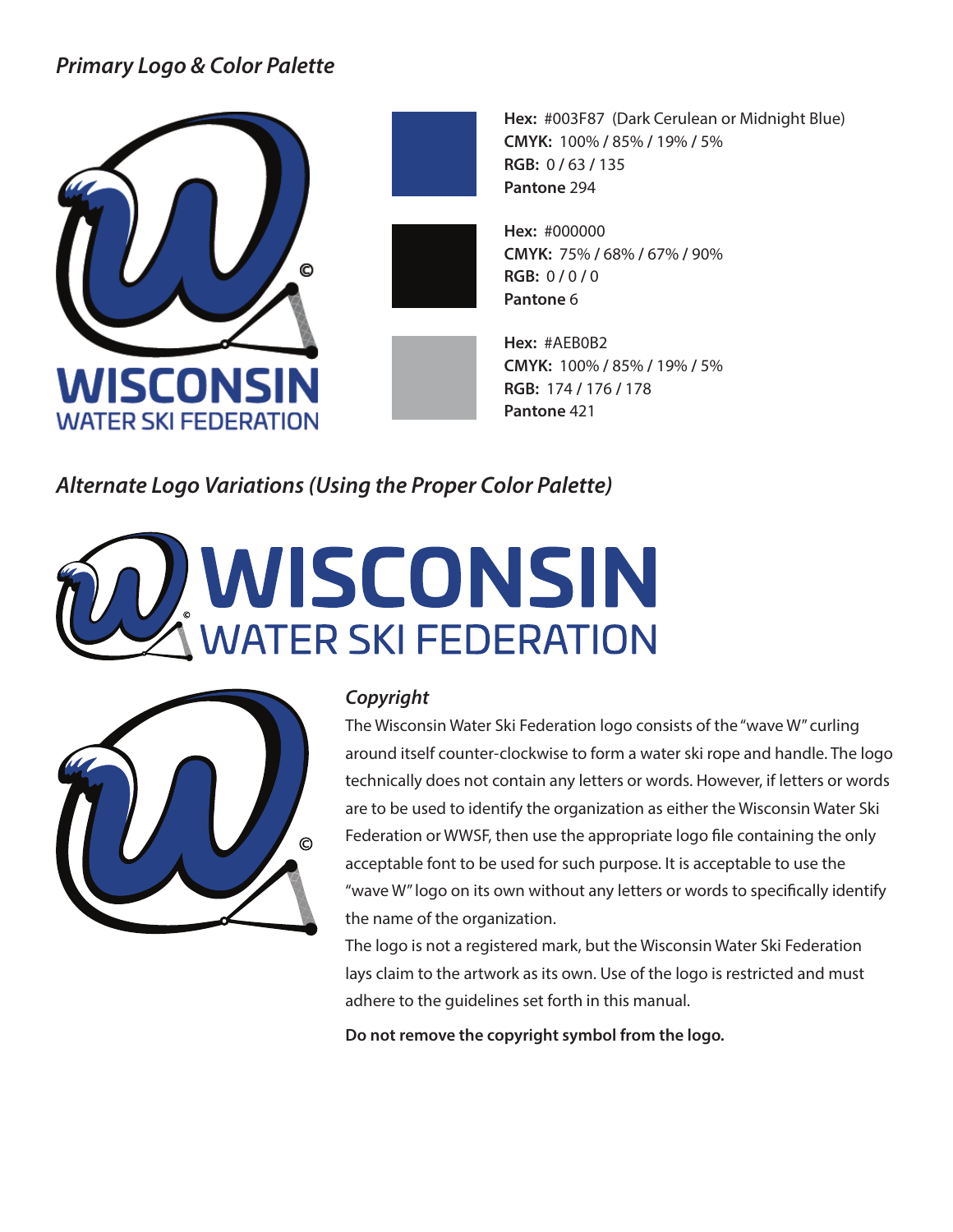# **Minimum Logo Size & Clearance**



Minimum acceptable logo size is 1.25" wide<br>"wave W" logo without letters/words. when using the primary logo consisting of the when using the primary logo consisting of the Mercury of the Maximum acceptable clearance around all wave Winimum acceptable clearance around all wave Winimum acceptable clearance around all<br>"wave W" logo with letters/word



Preferred logo size is 1.5" wide when using the



variations of the logo is 1/8" (0.0125").



Minimum acceptable logo size is 4" wide when using the primary logo consisting of the "wave W" logo with letters/words in an alternate/horizontal format.

# **Acceptable & Unacceptable Logo Usage**

### **Grayscale**

It is acceptable to convert any variation of the WWSF logo to grayscale. Photoshop is the recommended software to make such a conversion.

### **One Color**

Do not portray any variation of the WWSF logo using only one color. The WWSF logo is a two-color logo and must remain as such in all applications.

### **Reversed/Negative**

Do not portray the WWSF logo as a negative (reversed). As such, it is not recommended to use any variation of the WWSF logo on dark backgrounds.

### **Proportionality**

The "wave W" portion of the WWSF logo is nearly square. Do not stretch or shrink any variation of the WWSF logo or its components out of proportion.

### **Tilt/Rotation**

Do not tilt or rotate any variation of the WWSF logo or its components.

### **Screen**

Do not screen or change the transparency of any variation of the WWSF logo or its components.

### **Alternate Colors**

Do not use alternate colors for any variation of the WWSF logo or its components without consent.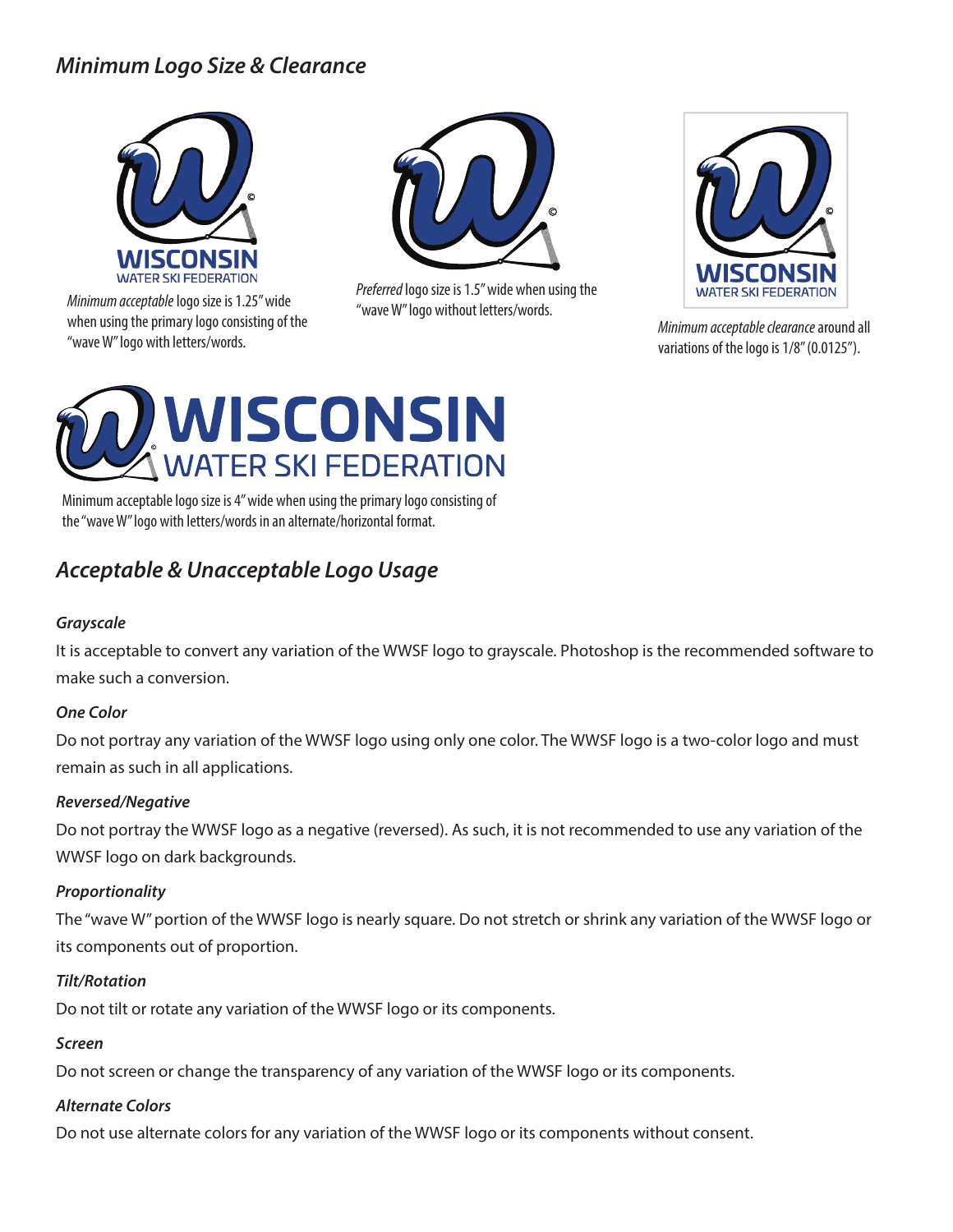# **Typography**

### **Primary Typography**

The primary font of the Wisconsin Water Ski Federation brand is Myriad Pro. It is legible and versatile in a wide variety of type treatments for headings, subheadings and body copy. Use variations of Myriad Pro for all commerciallyprinted materials and digital documents whenever possible.

| <b>Myriad Condensed</b>             | ABCDEFGHIJKLMNOPQRSTUVWXYZ abcdefghijklmnopqrstuvwxyz 0123456789 |
|-------------------------------------|------------------------------------------------------------------|
| Myriad Condensed Italic             | ABCDEFGHIJKLMNOPQRSTUVWXYZ abcdefghijklmnopqrstuvwxyz 0123456789 |
| <b>Myriad Bold Condensed</b>        | ABCDEFGHIJKLMNOPQRSTUVWXYZ abcdefghijklmnopqrstuvwxyz 0123456789 |
| <b>Myriad Bold Condensed Italic</b> | ABCDEFGHIJKLMNOPQRSTUVWXYZ abcdefghijklmnopqrstuvwxyz 0123456789 |
| Myriad Pro Regular                  | ABCDEFGHIJKLMNOPQRSTUVWXYZ abcdefghijklmnopqrstuvwxyz 0123456789 |
| Myriad Pro Regular Italic           | ABCDEFGHIJKLMNOPQRSTUVWXYZ abcdefghijklmnopqrstuvwxyz 0123456789 |
| <b>Myriad Pro Semibold</b>          | ABCDEFGHIJKLMNOPQRSTUVWXYZ abcdefghijklmnopqrstuvwxyz 0123456789 |
| <b>Myriad Pro Semibold Italic</b>   | ABCDEFGHIJKLMNOPQRSTUVWXYZ abcdefghijklmnopgrstuvwxyz 0123456789 |
| <b>Myriad Pro Bold</b>              | ABCDEFGHIJKLMNOPQRSTUVWXYZ abcdefghijklmnopqrstuvwxyz 0123456789 |
| <b>Myriad Pro Bold Italic</b>       | ABCDEFGHIJKLMNOPQRSTUVWXYZ abcdefghijklmnopqrstuvwxyz 0123456789 |

### **Logo Typography**

The font used in the variations of the WWSF logo containing letters/words is Univia Pro.

| <b>Univia Pro Ultra</b> | ABCDEFGHIJKLMNOPORSTUVWXYZ abcdefghijklmnopqrstuvwxyz |
|-------------------------|-------------------------------------------------------|
| <b>Univia Pro Black</b> | ABCDEFGHIJKLMNOPQRSTUVWXYZ abcdefghijklmnopqrstuvwxyz |
| <b>Univia Pro Bold</b>  | ABCDEFGHIJKLMNOPQRSTUVWXYZ abcdefghijklmnopqrstuvwxyz |
| Univia Pro Medium       | ABCDEFGHIJKLMNOPQRSTUVWXYZ abcdefghijklmnopgrstuvwxyz |
| Univia Pro Regular      | ABCDEFGHIJKLMNOPQRSTUVWXYZ abcdefghijklmnopqrstuvwxyz |

### **Web Typography**

Certain web applications and content management systems allow for customization of fonts on a website. Use a sans serif font such as Helvetica or anything that closely resembles Myriad Pro.

# **Secondary Color Palette**

Recommended secondary colors for use in web, digital and print applications should complement blue in the WWSF logo include any of the following colors.